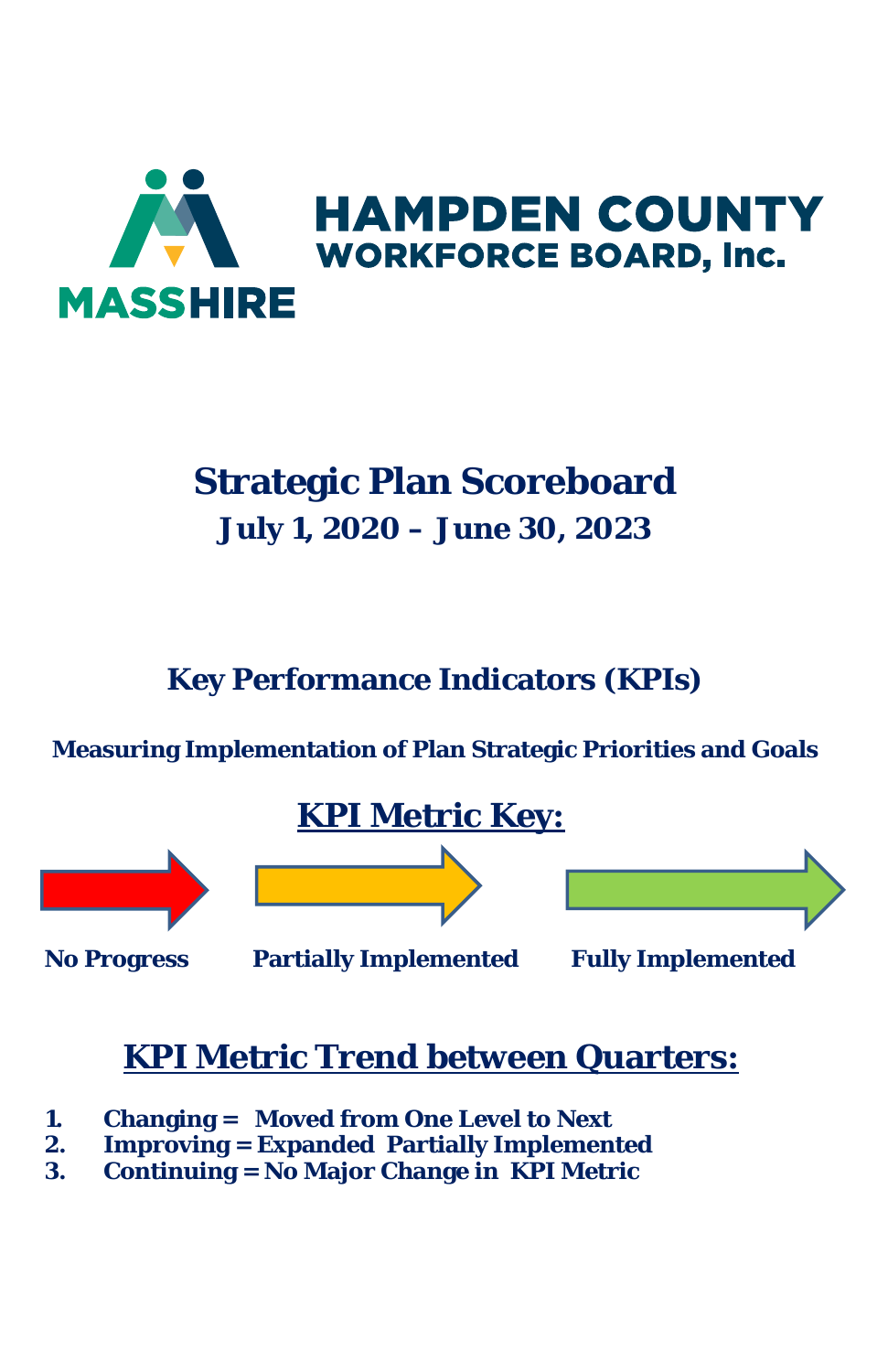

MassHire Hampden County Workforce Board, Inc. is a business-led, 501(c) (3) non-profit corporation that engages its members from business, education, labor and community-based agencies to set public policies that will build a better workforce. Our only business is workforce development.

In partnership with government, business, labor, and education and training providers, we coordinate, fund and oversee the publicly funded workforce development and job placement programs in Hampden County.

#### **MHHCWB Board of Directors Officers**

**Chair:** Meredith Wise, President, Employers Association of the NorthEast, Inc.

**Treasurer:** Eugene J. Cassidy, President & CEO, Eastern States Exposition

**Clerk:** A. Craig Brown, Attorney-at-Law, Doherty, Wallace, Pillsbury, & Murphy, P.C.

**President & CEO:** David M. Cruise

#### **WWW.MHHCWBHC.COM**

**A complete list of MHHCWB Board Members can be found at: http://masshirehcwb.com/about-mhhcwb/membership-committees/** 

> **For a listing of MHHCWB Staff, please go to:**  http://masshirehcwb.com/about-mhhcwb/professional-staff/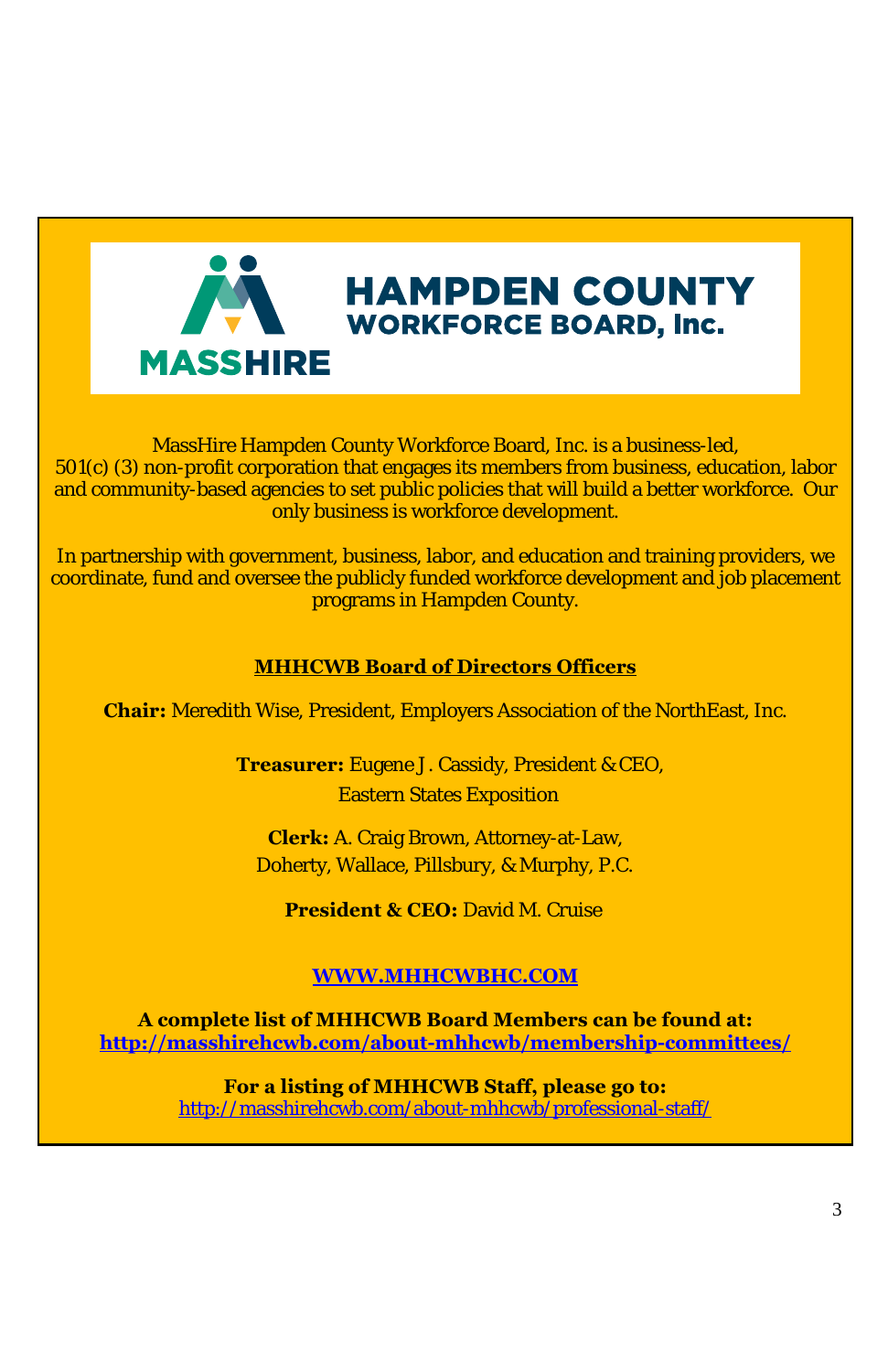

Dear Friends,

The **Strategic Plan Scoreboard** for the FY 2021-2023 Strategic Plan of MassHire Hampden County Workforce Board, Inc. (MHHCWB) articulates our Goals and Strategies and uses Key Performance Indicators (KPIs) to measure our progress toward full implementation.

The **Strategic Plan Scoreboard** shows at a glance our progress toward meeting our Strategic Priorities and Goals, and conveys the pulse of the Plan at specific points in time. We believe that the KPIs inform strategic thinking, drive tactical implementation of the Plan's Goals and Strategies, and keep us Mission centered. The KPIs are consistent with the broad tenets of the Workforce Innovation and Opportunity Act (WIOA), aligned with the WIOA 2020 State Plan and the Pioneer Valley Labor Market Blueprint, adaptable to potential post-COVID-19 response strategies, and reflect MHHCWB's commitment to managing an integrated, demand driven workforce development system in Hampden County.

We will measure our progress toward implementation of each Strategic Priority on a quarterly basis. We will prepare quarterly reports for the MHHCWB Strategic Planning Committee, engage the committee in dialogue and deliberation, make adjustments and corrections as needed, communicate those adjustments to the MHHCWB Board of Directors and partners, and document any modifications that will advance our work going forward.

MHHCWB is committed to using the Scoreboard to strengthen its engagement with business and industry, ensure that our strategic partners are aware of both our progress and where we need to do better, and position MHHCWB as a learning organization committed to finding the best way forward.

Throughout the next three years, MHHCWB must remain agile and responsive to conditions and realities that may impact our strategic direction and work flow. The MHHCWB staff is laser-focused on our Mission, and committed to finding innovative, practical, and measurable solutions that accelerate job creation, and drive the economic expansion of the Pioneer Valley Region and the Common[wealth.](http://www.masshirehcwb.com/) 

We invite you to follow our progress on www.masshirehcwb.com and share with us your thoughts and recommendations.

Meredith Wise, MHHCWB Chair<br>Meredith Wise, MHHCWB Chair David M. Cruise, President & CEO<br>Employers Association of the NorthEast Mass Hire Hampden Employers Association of the NorthEast

David M Oring

County Workforce Board, Inc.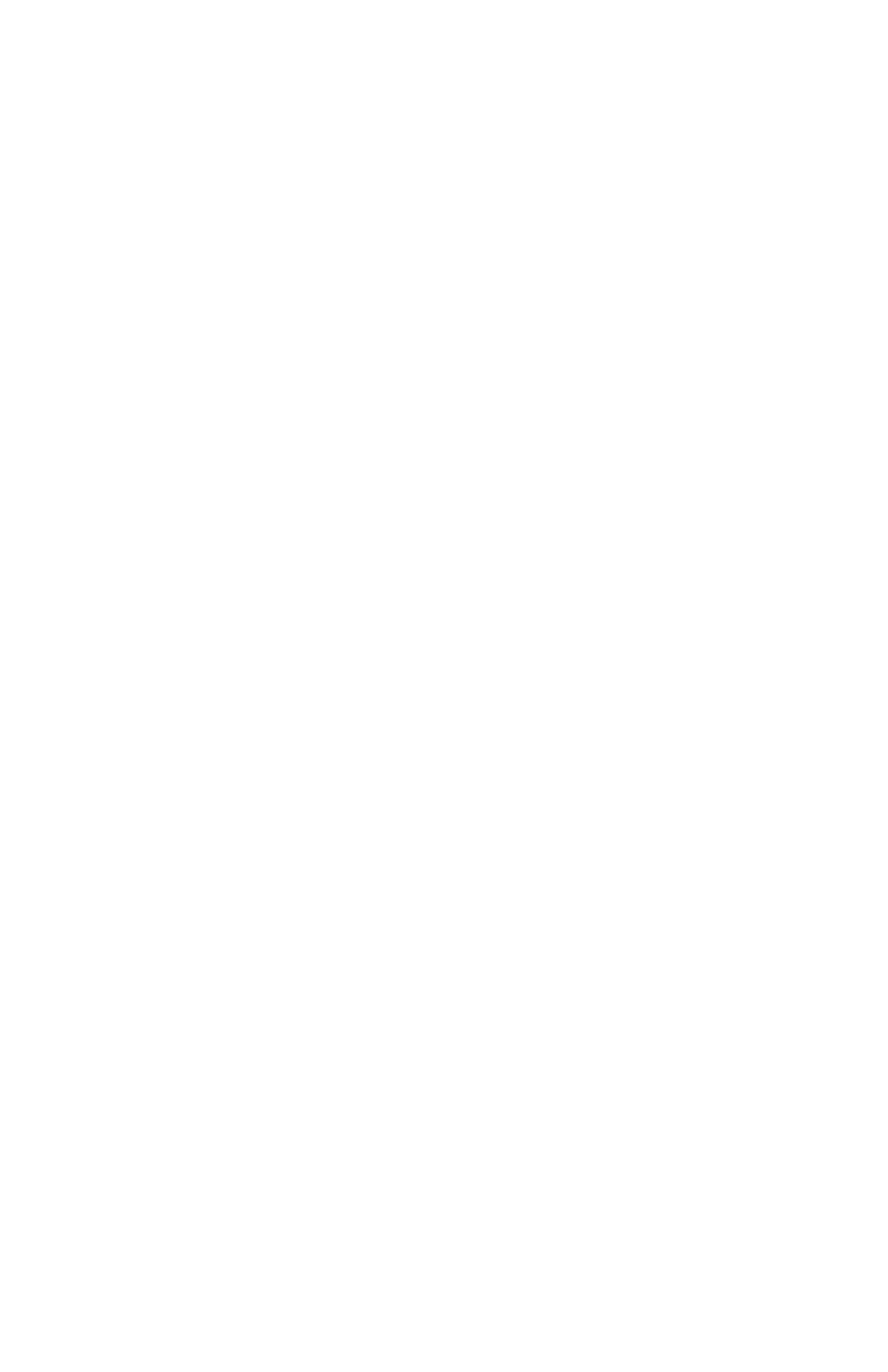### **MHHCWB Strategic Plan July 1, 2020-June 30, 2023 Summary Scoreboard**

| <b>Strategic</b><br><b>Priority</b> | <b>Key Performance Indicators (KPIs)</b><br>Q3<br>QQ4/Y3<br>Q1<br>Q2                                                                     |
|-------------------------------------|------------------------------------------------------------------------------------------------------------------------------------------|
| <b>ONE</b>                          | Be the Leading Source of Regional Labor Market Information<br>& Innovative Ideas for Advancing Workforce Development                     |
| (5)                                 | <b>No Progress</b><br><b>Partially Implemented</b><br><b>Fully Implemented</b><br>$\Omega$<br>$\Omega$<br>$\Omega$                       |
| <b>TWO</b>                          | <b>Improve Education and Employability Skills of Adults for</b><br><b>Quality Careers</b>                                                |
| (8)                                 | <b>No Progress</b><br><b>Partially Implemented</b><br><b>Fully Implemented</b><br>$\epsilon$<br>$\Omega$<br>$\Omega$                     |
| THREE                               | <b>Develop 21st Century Youth Education and Employability</b><br><b>Skills for Quality Careers</b>                                       |
| (6)                                 | <b>No Progress</b><br><b>Partially Implemented</b><br><b>Fully Implemented</b><br>$\Omega$<br>$\Omega$<br>$\Omega$                       |
| <b>FOUR</b><br>(6)                  | Be the Leading Advocate, Planner and Convener to Promote<br>and Fund Regional Workforce Development                                      |
|                                     | <b>No Progress</b><br><b>Partially Implemented</b><br><b>Fully Implemented</b><br>$\left( \right)$<br>$\left( \ \right)$<br>$\theta$     |
| <b>Total:</b>                       | <b>Partially Implemented</b><br>YR1/ No Progress<br><b>Fully Implemented</b><br>Qtr1<br>$\Omega$<br>$\left( \right)$<br>$\left( \right)$ |
| Yr1: (25)<br>Yr2:()                 | <b>Partially Implemented</b><br><b>Fully Implemented</b><br>YR2/ No Progress<br>Qtr4<br>$\Omega$<br>$\Omega$<br>$\left( \right)$         |
| Yr3:0                               | YR3/ No Progress<br><b>Partially Implemented</b><br><b>Fully Implemented</b><br>Qtr4<br>$\Omega$<br>$\Omega$<br>$\epsilon$               |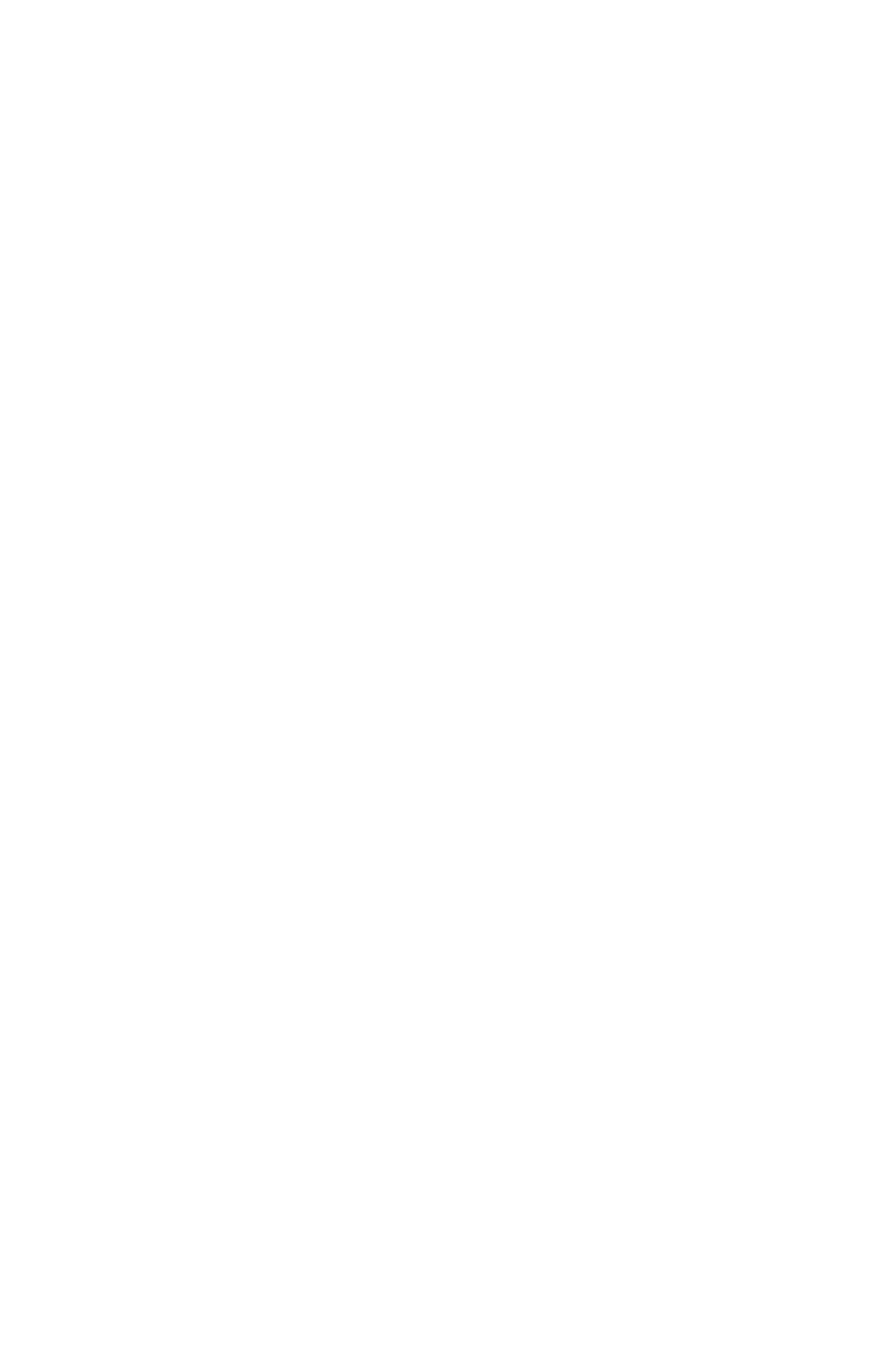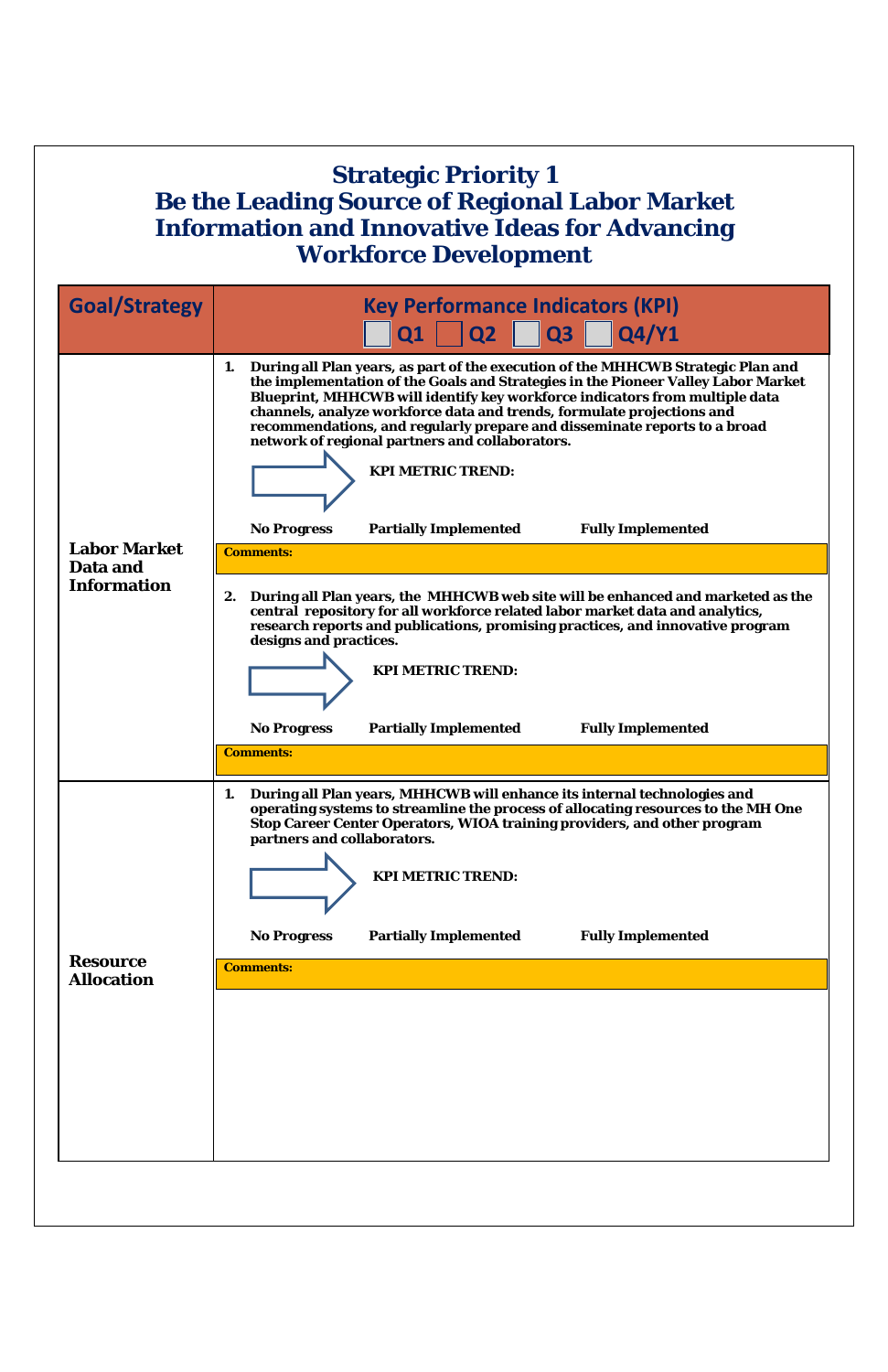|                                           |  | $\Box$ Q1 $\Box$ Q2 $\Box$ Q3 $\Box$ Q4/Y1<br>1. During all Plan years, MHHCWB will design and implement innovative<br>practices/processes/systems that will improve the operation of the regional                                        |
|-------------------------------------------|--|-------------------------------------------------------------------------------------------------------------------------------------------------------------------------------------------------------------------------------------------|
|                                           |  | workforce system for employers, job seekers, and system users.<br><b>KPI METRIC TREND:</b>                                                                                                                                                |
|                                           |  | <b>Partially Implemented</b><br><b>Fully Implemented</b><br><b>No Progress</b>                                                                                                                                                            |
| <b>Innovative</b><br><b>Processes and</b> |  | <b>Comments:</b>                                                                                                                                                                                                                          |
| <b>Systems</b>                            |  | 2. During all Plan years, MHHCWB will enhance connectivity between WIOA Title 1<br>funded programming and other targeted grant funded programs to ensure<br>alignment of activities, programs, and services that accelerate job creation. |
|                                           |  | <b>KPI METRIC TREND:</b>                                                                                                                                                                                                                  |
|                                           |  | <b>No Progress</b><br><b>Partially Implemented</b><br><b>Fully Implemented</b>                                                                                                                                                            |
|                                           |  | <b>Comments:</b>                                                                                                                                                                                                                          |
|                                           |  |                                                                                                                                                                                                                                           |
|                                           |  |                                                                                                                                                                                                                                           |
|                                           |  |                                                                                                                                                                                                                                           |
|                                           |  |                                                                                                                                                                                                                                           |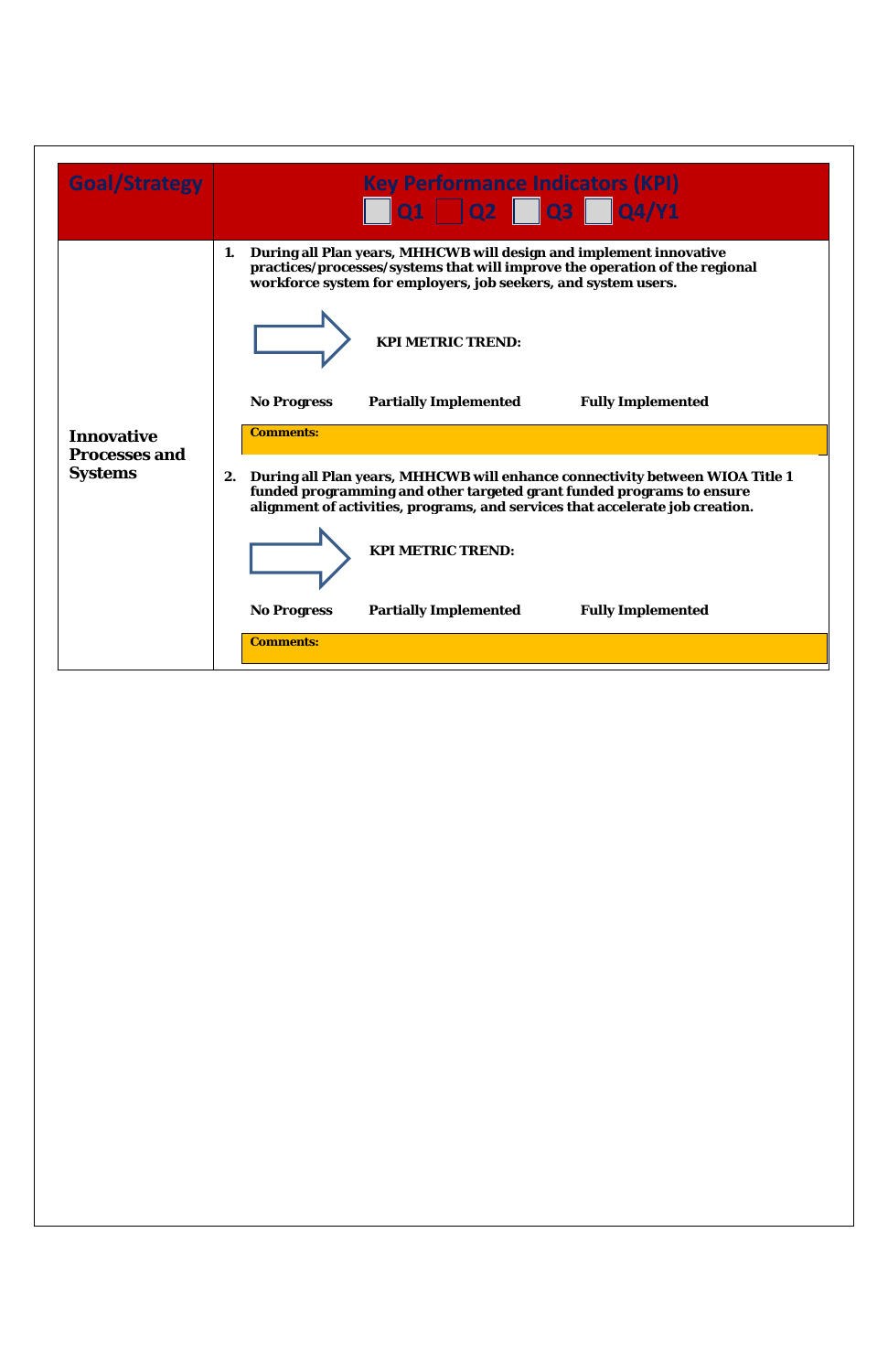| <b>Improve Education and Employability Skills of</b><br><b>Adults for Quality Careers</b> |                                                                                                                                                                                                                                                                                                                                                                                                                                                                                                                                                                                                                                                      |  |  |  |
|-------------------------------------------------------------------------------------------|------------------------------------------------------------------------------------------------------------------------------------------------------------------------------------------------------------------------------------------------------------------------------------------------------------------------------------------------------------------------------------------------------------------------------------------------------------------------------------------------------------------------------------------------------------------------------------------------------------------------------------------------------|--|--|--|
| Goal/                                                                                     | <b>Key Performance Indicators (KPI)</b>                                                                                                                                                                                                                                                                                                                                                                                                                                                                                                                                                                                                              |  |  |  |
| <b>Strategy</b>                                                                           | $Q1 \Box Q2 \Box Q3$<br>$\overline{Q4/Y1}$                                                                                                                                                                                                                                                                                                                                                                                                                                                                                                                                                                                                           |  |  |  |
| Program<br>Coordination<br>and Capacity<br><b>Building</b>                                | 1. During all Plan years, MHHCWB will be the intermediary to facilitate<br>coordination and increase capacity building among regional training providers,<br>employers, and community serving organizations, to design and implement<br>innovative programs, practices, and services that enhance the employability of<br>adults in priority and other critical occupations detailed in the Pioneer Valley<br><b>Labor Market Blueprint.</b><br><b>KPI METRIC TREND:</b>                                                                                                                                                                             |  |  |  |
|                                                                                           | <b>Partially Implemented</b><br><b>No Progress</b><br><b>Fully Implemented</b>                                                                                                                                                                                                                                                                                                                                                                                                                                                                                                                                                                       |  |  |  |
|                                                                                           | <b>Comments:</b>                                                                                                                                                                                                                                                                                                                                                                                                                                                                                                                                                                                                                                     |  |  |  |
|                                                                                           | During all Plan years, MHHCWB will provide technical assistance and guidance<br>1.<br>to DESE-ACLS funded Adult Education programs to support the implementation<br>of programming that enhances outcomes for program participants to transition<br>to college and careers.<br><b>KPI METRIC TREND:</b><br><b>Partially Implemented</b><br><b>Fully Implemented</b><br><b>No Progress</b><br><b>Comments:</b><br>2. During all Plan years, MHHCWB will develop and document an integrated<br>approach to connect DESE-ACLS funded Adult Education program participants<br>to the services, resources, and programs available at the MassHire OSCC's. |  |  |  |
| <b>Adult Career</b><br><b>Pathways</b><br><b>Connectivity</b>                             | <b>KPI METRIC TREND:</b><br><b>Partially Implemented</b><br><b>Fully Implemented</b><br><b>No Progress</b>                                                                                                                                                                                                                                                                                                                                                                                                                                                                                                                                           |  |  |  |
|                                                                                           | <b>Comments:</b>                                                                                                                                                                                                                                                                                                                                                                                                                                                                                                                                                                                                                                     |  |  |  |
|                                                                                           | During all Plan years, MHHCWB will assist the MH OSCC's in using the Employer<br>3.<br><b>Engagement Framework and post COVID-19 Reemployment Framework to assist</b><br>job seekers/ customers develop comprehensive career pathway plans aligned<br>with current priority and other critical occupations, and new occupations that<br>may emerge from the COVID-19 pandemic.<br><b>KPI METRIC TREND:</b><br><b>No Progress</b><br><b>Partially Implemented</b><br><b>Fully Implemented</b>                                                                                                                                                         |  |  |  |
|                                                                                           |                                                                                                                                                                                                                                                                                                                                                                                                                                                                                                                                                                                                                                                      |  |  |  |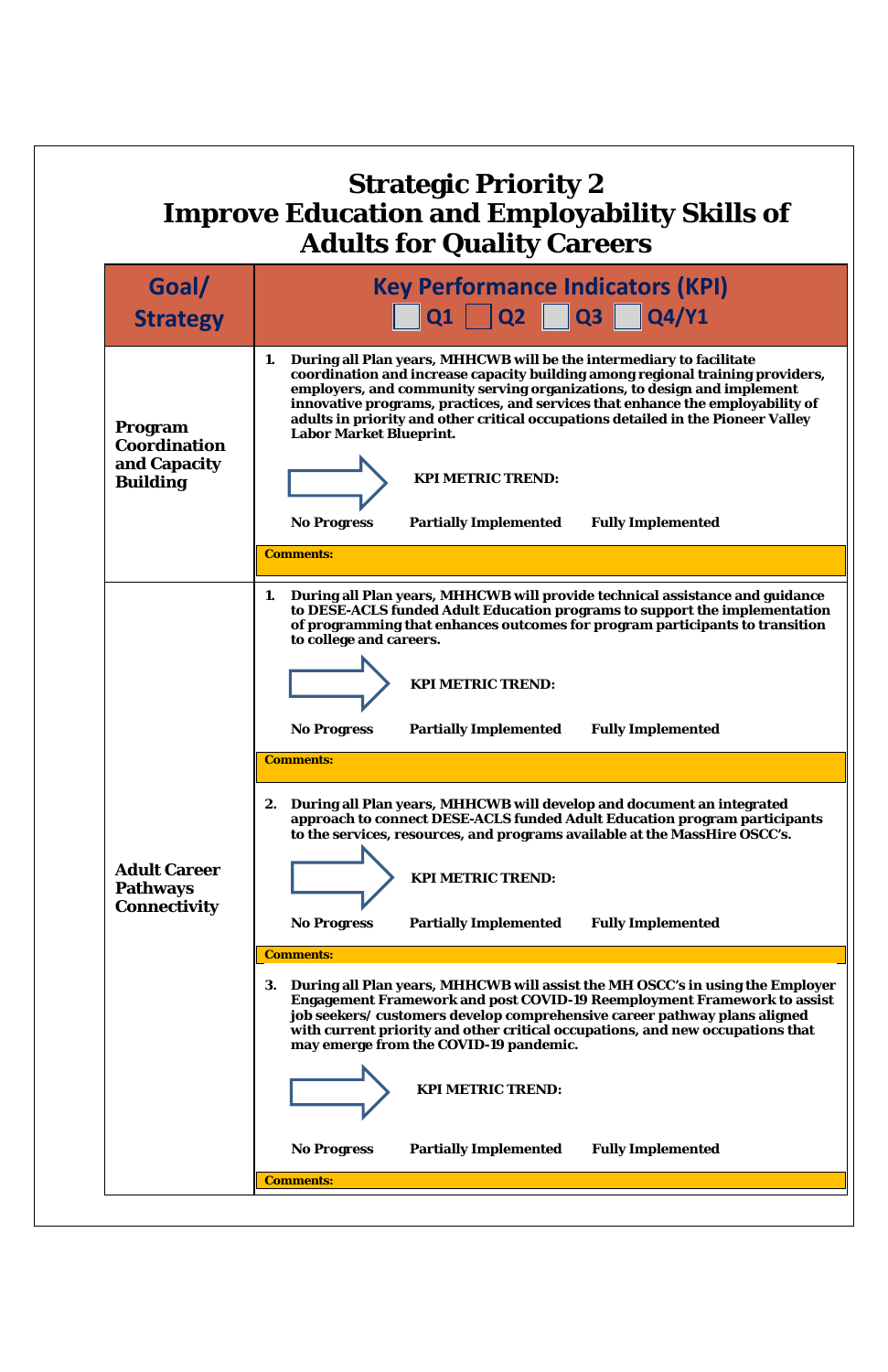| Goal/<br><b>Strategy</b>                                                  | <b>Key Performance Indicators (KPI)</b><br>$\overline{Q1}$ $\overline{Q2}$ $\overline{Q3}$<br>$\sqrt{\frac{1}{100}}$                                                                                                                                                                                                                                                                    |
|---------------------------------------------------------------------------|-----------------------------------------------------------------------------------------------------------------------------------------------------------------------------------------------------------------------------------------------------------------------------------------------------------------------------------------------------------------------------------------|
| <b>Adult Career</b><br><b>Pathways</b><br><b>Connectivity</b><br>(cont'd) | 4. During all Plan years, MHHCWB will provide assistance and/or resources to<br>support implementation and evaluation of one (1) innovative education/training<br>practice/program that improves the education and employability skills of<br>adults for quality careers.<br><b>KPI METRIC TREND:</b><br><b>No Progress</b><br><b>Partially Implemented</b><br><b>Fully Implemented</b> |
|                                                                           | <b>Comments:</b>                                                                                                                                                                                                                                                                                                                                                                        |
|                                                                           | 1. During all Plan years, MHHCWB will ensure that Hampden County Business<br>Solutions is providing coordinated and integrated business services and job<br>matching services to employers using multiple delivery platforms including<br>virtual, as detailed in the Charters between each MH One Stop Career Center<br><b>Operator and MHHCWB.</b>                                    |
|                                                                           | <b>KPI METRIC TREND:</b>                                                                                                                                                                                                                                                                                                                                                                |
|                                                                           | <b>Partially Implemented</b><br><b>Fully Implemented</b><br><b>No Progress</b><br><b>Comments:</b>                                                                                                                                                                                                                                                                                      |
| <b>Career Center</b><br><b>Operational</b>                                | 2. During all Plan years, MHHCWB will ensure that the Talent Bank is operating in<br>a coordinated and integrated manner and providing seamless services to job<br>seekers as detailed in the Charters between each MH One Stop Career Center<br>Operator and MHHCWB, and the WIOA CORE Partner MOU.                                                                                    |
| <b>Enhancement</b>                                                        | <b>KPI METRIC TREND:</b>                                                                                                                                                                                                                                                                                                                                                                |
|                                                                           | <b>No Progress</b><br><b>Partially Implemented</b><br><b>Fully Implemented</b><br><b>Comments:</b>                                                                                                                                                                                                                                                                                      |
|                                                                           | 3. In each Plan year, MHHCWB will continue to conduct quarterly meetings of the<br>OSCC Center directors, their Board chairs, MHHCWB OSCC Committee Chair,<br>and a MHHCWB Vice President to discuss and assess the implementation of<br>principles outlined in the OSCC Operator Charters.                                                                                             |
|                                                                           | <b>KPI METRIC TREND:</b>                                                                                                                                                                                                                                                                                                                                                                |
|                                                                           | <b>No Progress</b><br><b>Partially Implemented</b><br><b>Fully Implemented</b>                                                                                                                                                                                                                                                                                                          |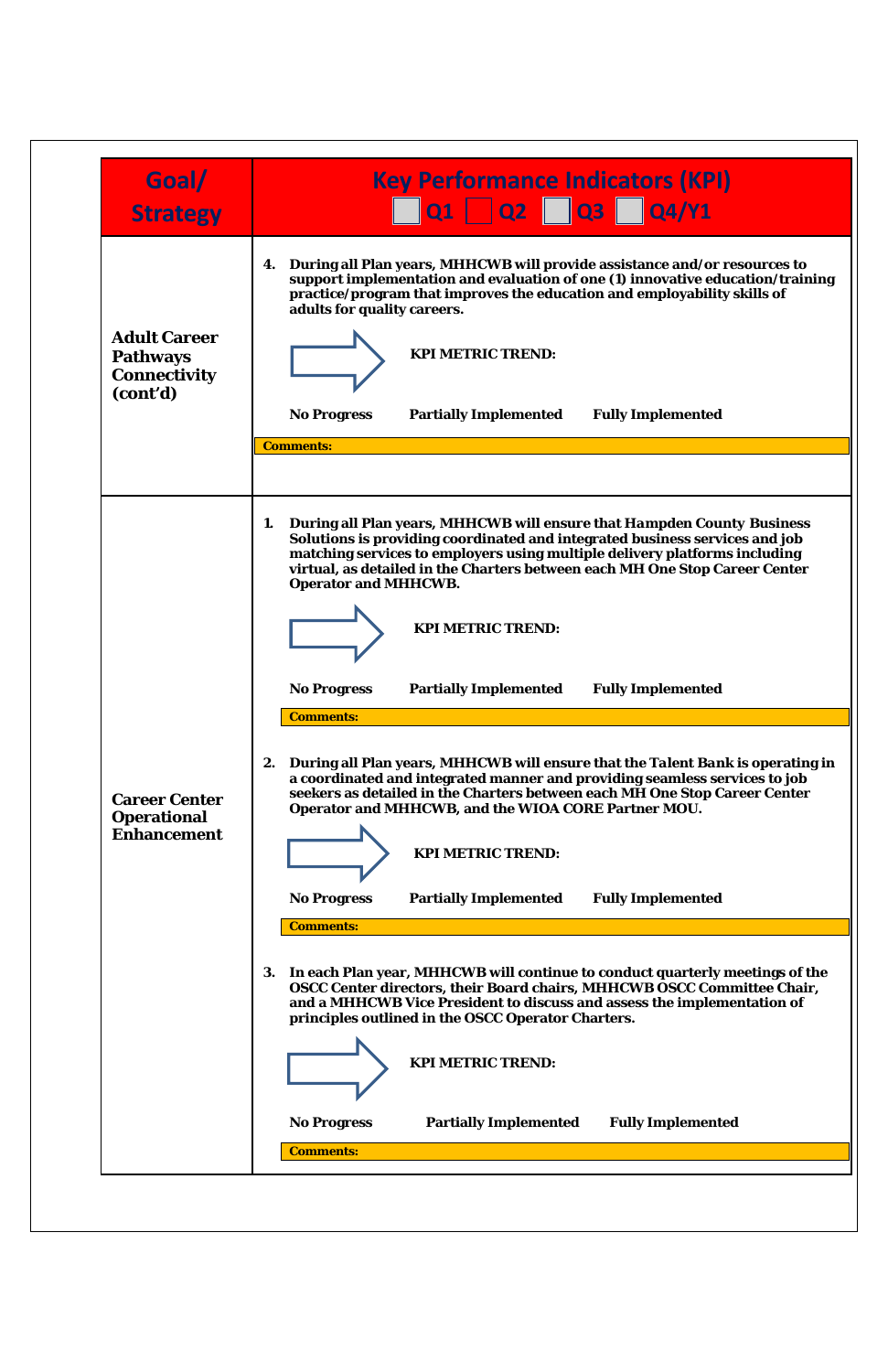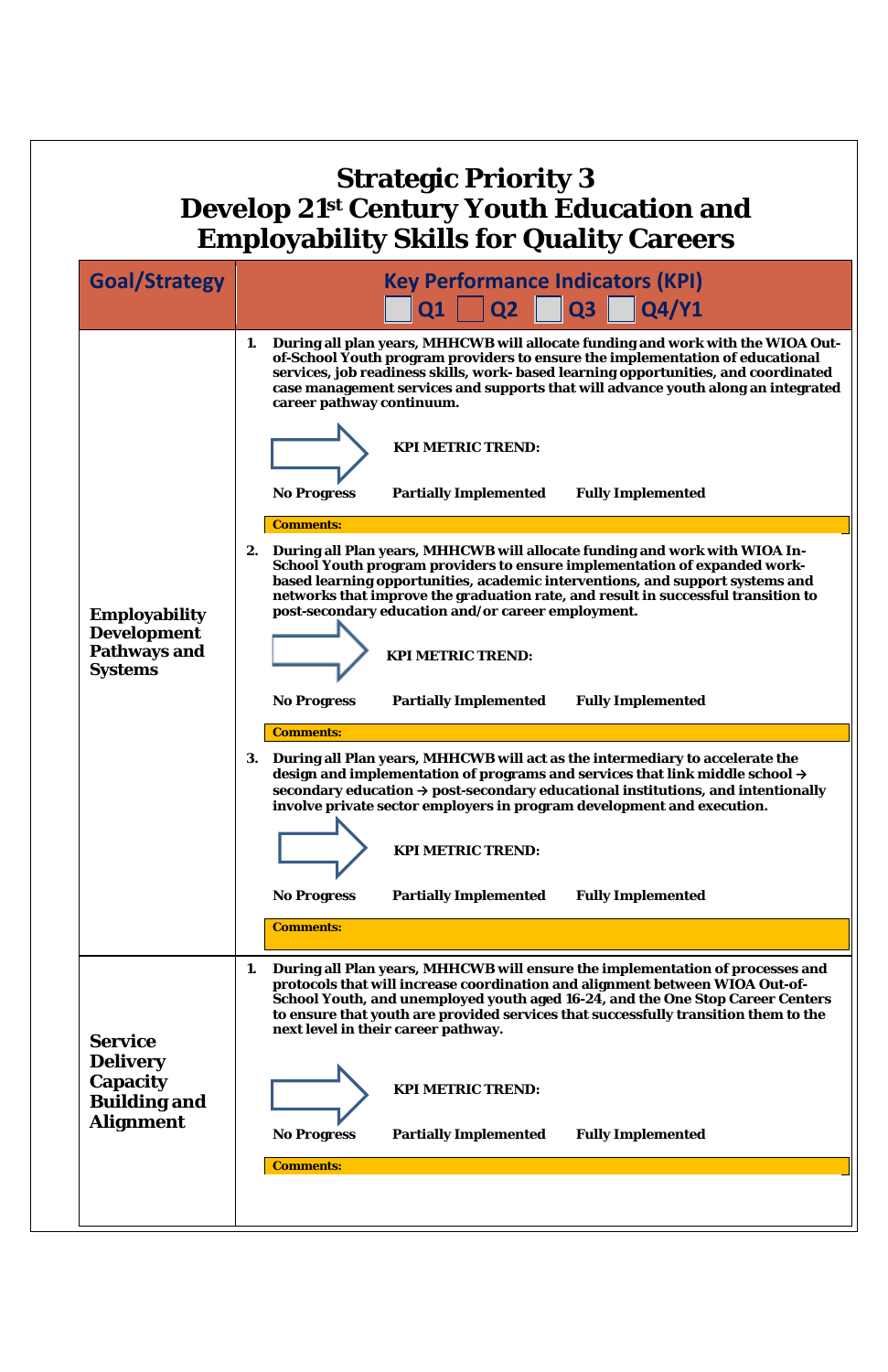| <b>Goal/Strategy</b>                 | <b>Key Performance Indicators (KPI)</b><br>$\overline{Q1}$ $\overline{Q2}$ $\overline{Q3}$ $\overline{Q4/Y1}$                                                                                                                                                                                                                                                                                                                                     |
|--------------------------------------|---------------------------------------------------------------------------------------------------------------------------------------------------------------------------------------------------------------------------------------------------------------------------------------------------------------------------------------------------------------------------------------------------------------------------------------------------|
|                                      | During all Plan years, MHHCWB will increase by 5-8% annually, the number of<br>1.<br>private sector companies providing work-based learning opportunities, including<br>paid and unpaid internships, to youth participating in MHHCWB funded youth<br>programs.<br><b>KPI METRIC TREND:</b><br><b>No Progress</b><br><b>Partially Implemented</b><br><b>Fully Implemented</b>                                                                     |
| <b>Employer</b><br><b>Engagement</b> | <b>Comment:</b><br>2. During all Plan years, MHHCWB will provide guidance and technical assistance to<br>connect non-WIOA funded secondary level In-school programs conducting<br>activities and programs aligned with the Pioneer Valley Labor Market Blueprint<br>with private sector companies committed to partnering with the schools on<br>program/project implementation, including the provision of work-based learning<br>opportunities. |
|                                      | <b>KPI METRIC TREND:</b><br><b>Fully Implemented</b><br><b>No Progress</b><br><b>Partially Implemented</b><br><b>Comments:</b>                                                                                                                                                                                                                                                                                                                    |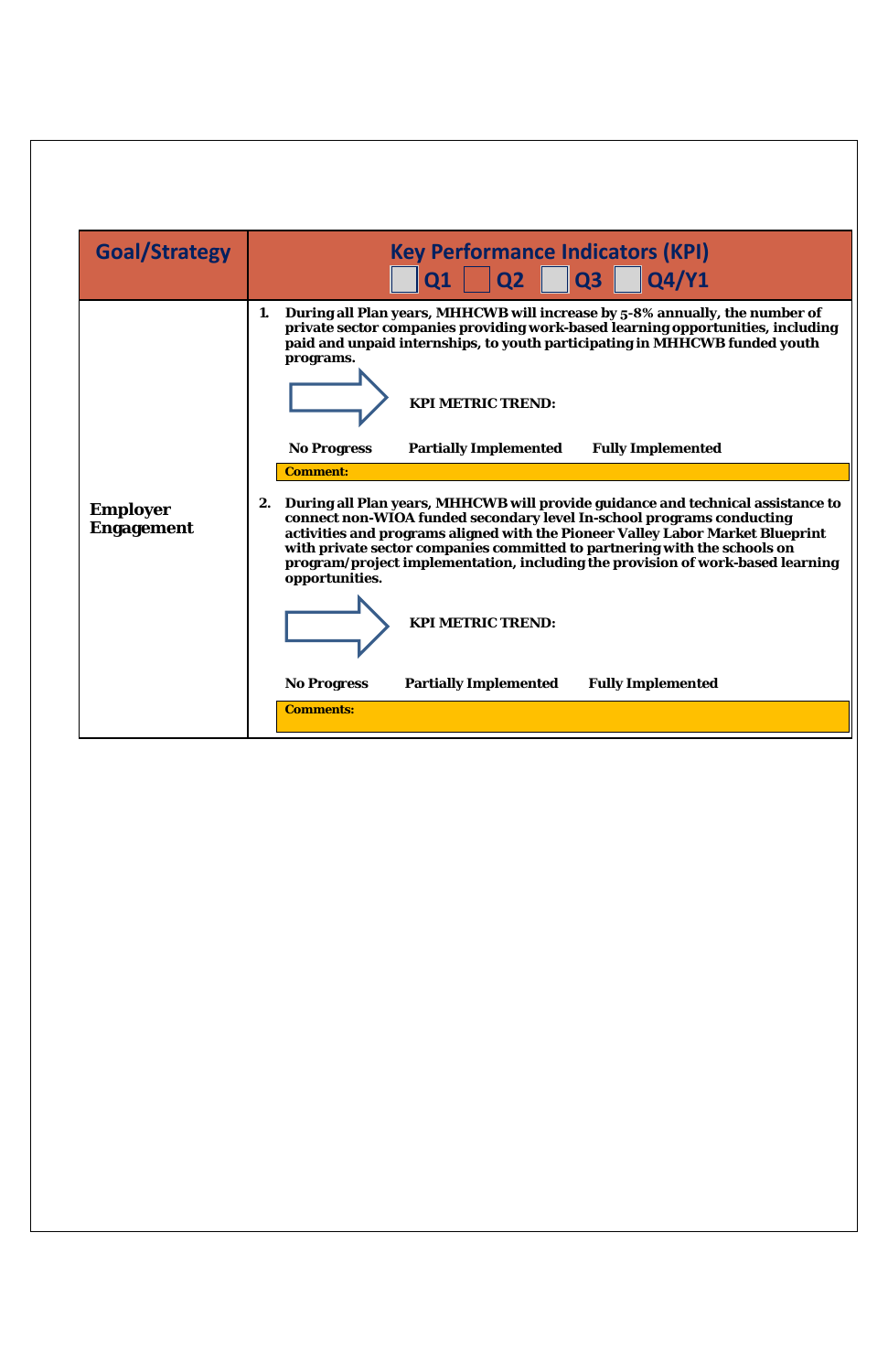### **Strategic Priority 4 Be the Leading Advocate, Planner and Convener to Promote and Fund Regional Workforce Development**

| <b>Goal/Strategy</b>                               | <b>Key Performance Indicators (KPI)</b><br><b>Q3</b><br>Q4/Y1<br>Q2<br>Q1                                                                                                                                                                                                                                  |
|----------------------------------------------------|------------------------------------------------------------------------------------------------------------------------------------------------------------------------------------------------------------------------------------------------------------------------------------------------------------|
|                                                    | During all Plan years, MHHCWB will execute a communications plan that<br>1.<br>informs entities identified from the MHHCWB's Stakeholder Analysis of<br>MHHCWB programs and progress, as detailed in the Strategic Plan<br>Scoreboard.                                                                     |
|                                                    | <b>KPI METRIC TREND:</b>                                                                                                                                                                                                                                                                                   |
|                                                    | <b>Fully Implemented</b><br><b>No Progress</b><br><b>Partially Implemented</b>                                                                                                                                                                                                                             |
| Communicate<br><b>MHHCWB's</b>                     | <b>Comments:</b>                                                                                                                                                                                                                                                                                           |
| <b>Mission</b>                                     | During all Plan years, MHHCWB will meet with locally elected officials and the<br>2.<br>local State legislative delegation, to discuss workforce development issues and<br>opportunities that impact job creation and economic development and<br>expansion in Hampden County.<br><b>KPI METRIC TREND:</b> |
|                                                    | <b>Partially Implemented</b><br><b>Fully Implemented</b><br><b>No Progress</b>                                                                                                                                                                                                                             |
|                                                    | <b>Comments:</b>                                                                                                                                                                                                                                                                                           |
|                                                    | During all Plan years, MHHCWB will work with the regional economic<br>1.<br>development entities and educational institutions to create alignment between<br>their Strategic Plan's and the Goals and Strategies detailed in MHHCWB's<br>Strategic Plan and in the Pioneer Valley Labor Market Blueprint.  |
| <b>Align Regional</b><br>Workforce<br>Development, | <b>KPI METRIC TREND:</b>                                                                                                                                                                                                                                                                                   |
| <b>Economic</b><br>Development,                    | <b>Partially Implemented</b><br><b>Fully Implemented</b><br><b>No Progress</b>                                                                                                                                                                                                                             |
| and<br><b>Educational</b>                          | <b>Comments:</b>                                                                                                                                                                                                                                                                                           |
| <b>Strategic Goals</b>                             |                                                                                                                                                                                                                                                                                                            |
|                                                    |                                                                                                                                                                                                                                                                                                            |
|                                                    |                                                                                                                                                                                                                                                                                                            |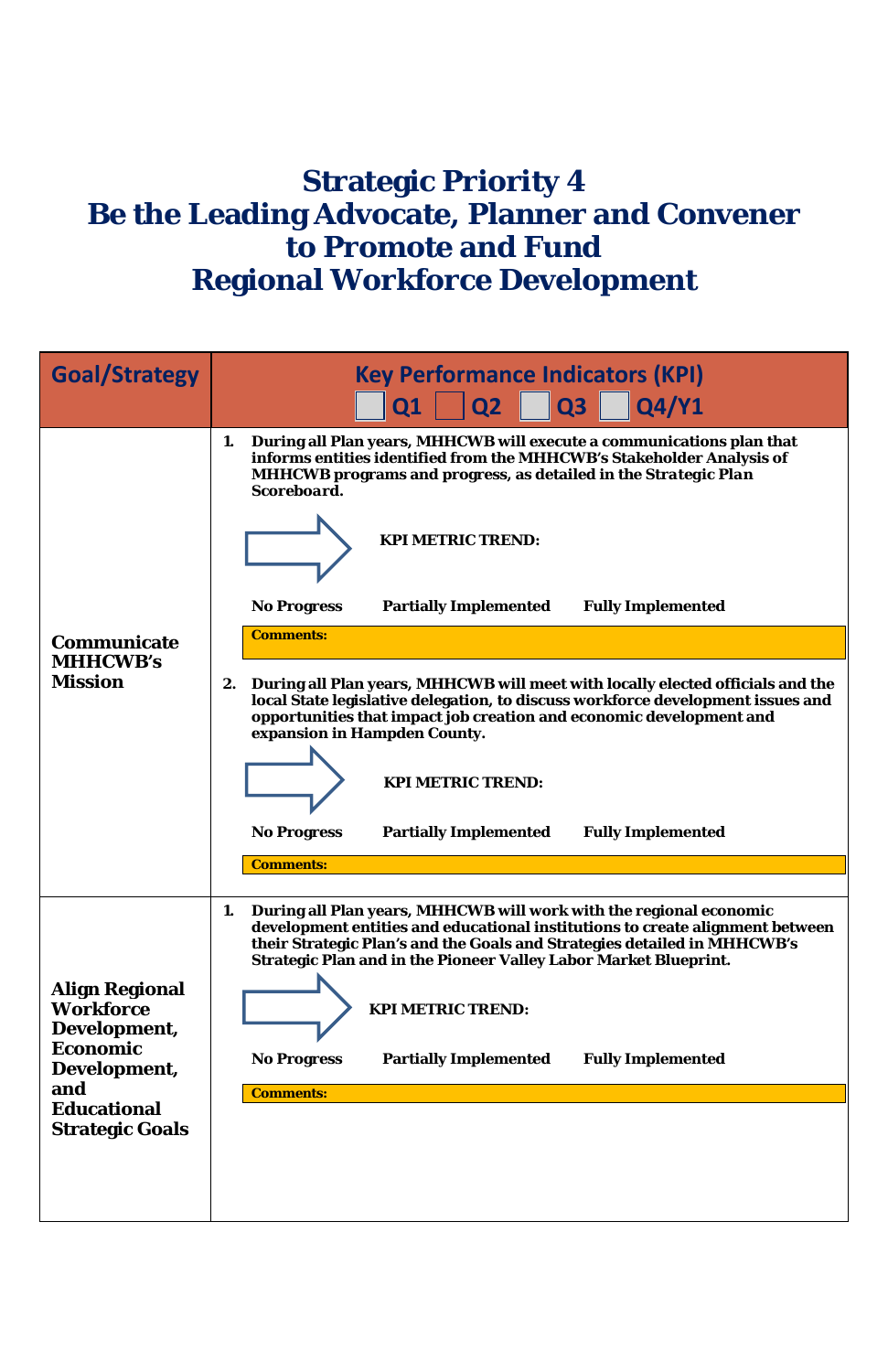| <b>Goal/Strategy</b>                                                                                                                                     | <b>Key Performance Indicators (KPI)</b><br>$\vert$ Q1 $\vert$ Q2 $\vert$ Q3 $\vert$ Q4/Y1                                                                                                                                                                                                                                                                                                                                                                                                                                                                                                                                                                                                                                                  |
|----------------------------------------------------------------------------------------------------------------------------------------------------------|--------------------------------------------------------------------------------------------------------------------------------------------------------------------------------------------------------------------------------------------------------------------------------------------------------------------------------------------------------------------------------------------------------------------------------------------------------------------------------------------------------------------------------------------------------------------------------------------------------------------------------------------------------------------------------------------------------------------------------------------|
| <b>Align Regional</b><br>Workforce<br>Development,<br><b>Economic</b><br>Development,<br>and<br><b>Educational</b><br><b>Strategic Goals</b><br>(cont'd) | 2. During all Plan years, MHHCWB will convene and facilitate meetings of the<br>WIOA Regional Planning Teams/Work Groups to implement the Goals and<br><b>Strategies contained in the Pioneer Valley Labor Market Blueprint.</b><br><b>KPI METRIC TREND:</b><br><b>No Progress</b><br><b>Partially Implemented</b><br><b>Fully Implemented</b><br><b>Comments:</b><br>3. MHHCWB will convene and facilitate meetings between MHHCWB and the<br>WIOA Core Partners to ensure the integrated delivery of business and job<br>seeker services at the MH OSCCs, pursuant to the MOU, effective July 1, 2020.<br><b>KPI METRIC TREND:</b><br><b>No Progress</b><br><b>Partially Implemented</b><br><b>Fully Implemented</b><br><b>Comments:</b> |
| <b>Secure Public</b><br>and Private<br><b>Funding</b>                                                                                                    | During all Plan years, MHHCWB will develop and implement a Funding<br>1.<br>Strategy that is aligned with its Mission that will result in an 8% annual<br>increase in new revenue derived from new and/or additional public and<br>private funding sources.<br><b>KPI METRIC TREND:</b><br><b>No Progress</b><br><b>Partially Implemented</b><br><b>Fully Implemented</b><br><b>Comments:</b>                                                                                                                                                                                                                                                                                                                                              |